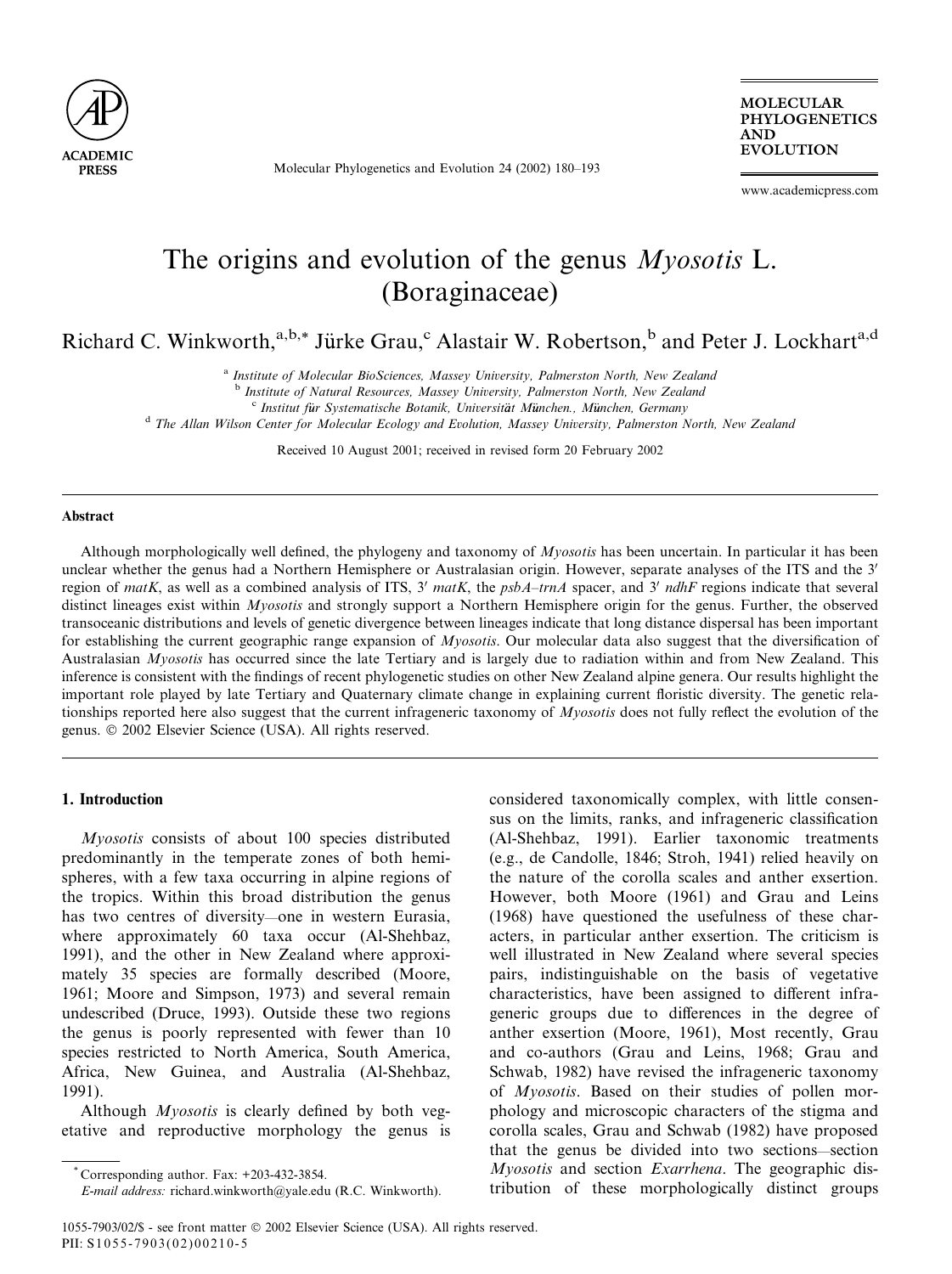perforations found in other groups; form of corolla scales and one species endemic to east Africa

| Outline of the infrageneric classification of <i>Myosotis</i> proposed by Grau and Schwab (1982) |                                                                                                                                                                                        |                                                                                                          |  |  |
|--------------------------------------------------------------------------------------------------|----------------------------------------------------------------------------------------------------------------------------------------------------------------------------------------|----------------------------------------------------------------------------------------------------------|--|--|
| Subgeneric group                                                                                 | Morphological characteristics                                                                                                                                                          | Distribution and content                                                                                 |  |  |
| Section <i>Myosotis</i>                                                                          | Pollen grains small, constricted at equator and with fine<br>perforations at poles; stigmas two lobed with papillae only<br>slightly differentiated; corolla scales with long papillae | All Eurasian, African, and North American species<br>except those belonging to the <i>discolor</i> group |  |  |
| Section <i>Exarrhena</i><br>austral group                                                        | Large pollen grains, surface conspicuously sculptured;<br>simple stigmas with large club shaped papillae; corolla scales<br>with short papillae                                        | All Australasian and South American taxa                                                                 |  |  |
| Section <i>Exarrhena</i>                                                                         | Large pollen grains, but lacking surface sculpturing or                                                                                                                                | A small group of taxa distributed in Eurasia, but with                                                   |  |  |

corresponds to the two centers of Myosotis diversity. Section *Myosotis* has a Northern Hemisphere distribution, while section Exarrhena occurs in the Southern Hemisphere. The only important exception to this general geographical pattern is a small group of taxa related to the Eurasian annual M. discolor that were included in section Exarrhena because their pollen morphology suggested a close relationship with the Southern Hemisphere taxa (Table 1; Grau and Schwab, 1982).

stigmas as in the austral group

The evolutionary relationships of the infrageneric groupings proposed by Grau and Schwab (1982) have remained unclear. Grau and Leins (1968) suggested that the greater diversity of pollen morphology between austral taxa indicated a Southern Hemisphere origin for the genus. Consistent with this interpretation, both Fleming (1962) and Wardle (1963, 1968) suggested that the ancestors of many New Zealand alpine lineages, including those of Myosotis, were already present in the Southern Hemisphere during the Tertiary period. An alternative hypothesis proposed by Raven (1973) was that the ancestors of the Australasian Myosotis arrived from the Northern Hemisphere only during the late Pliocene or Pleistocene.

We determined DNA sequences of the nuclear ITS and three chloroplast DNA markers (the 3' region of the *matK* gene, the 3' region of the *ndhF* gene, and the  $trnK-psba$  intergenic spacer) for *Myosotis* species and representatives from possible outgroup genera within the Boraginaceae. Analyses of these data test hypotheses on the evolution and taxonomy of Myosotis.

#### 2. Materials and methods

# 2.1. Plant material

Table 1

discolor group

Tissue samples for this investigation were either silica gel preserved field collections or were obtained from existing herbarium specimens. Appendix A provides details of the accessions used for this investigation.

# 2.2. DNA extraction, marker amplification, and DNA sequencing

Genomic DNA was extracted from dried tissue samples using a cetyltrimethylammonium bromide (CTAB) protocol, modified from Doyle and Doyle (1990). The marker loci were amplified in reaction volumes of  $20 \mu L$ containing  $1 \times Q$  solution (Qiagen),  $1 \times PCR$  buffer (Qiagen), 250 μmol each dNTP (Boehringer Mannheim), 10 pmol each amplification primer, 1 U Taq DNA polymerase (5 U/ $\mu$ L; Qiagen), and 10–100 ng of total cellular DNA. Sequences and combinations of oligonucleotide primers used in PCR amplifications are detailed in Table 2. The reaction conditions for amplification of the  $m \alpha t K$ and *ndhF* loci were: initial denaturation at  $94^{\circ}$ C for 2 min, then 35 cycles of 1 min at 94 °C, 1 min at 50 °C, 2 min at 72 °C with a final extension at 72 °C for 5 min. These reaction conditions were modified for amplification of the remaining loci. For the  $psbA-trnK$  intergenic spacer the extension time was reduced to 1 min; for ITS a 1 min extension and  $48\,^{\circ}\text{C}$  annealing temperature was used. PCR fragments were then purified using the QIAquick PCR Purification Kit (Qiagen). Both DNA strands of amplification products were characterized using a Perkin–Elmer ABI Prism 377 sequencing protocol. Oligonucleotide primers used for DNA sequencing are detailed in Table 2. For each taxon multiple DNA sequences were aligned by eye and any ambiguity checked against the corresponding electrophoretograms.

# 2.3. Phylogenetic analyses

#### 2.3.1. Data alignment and tree building

Preliminary multiple alignments of DNA sequences were obtained using the progressive alignment procedure implemented in ClustalX (Thompson et al., 1994). These alignments were then inspected visually and checked for misalignment.

A conservative approach was taken towards the analysis of the aligned sequences—gapped sequence positions, variable positions immediately flanking gaps, and all ambiguous sequence positions were excluded from tree building analyses. Phylogenetic trees were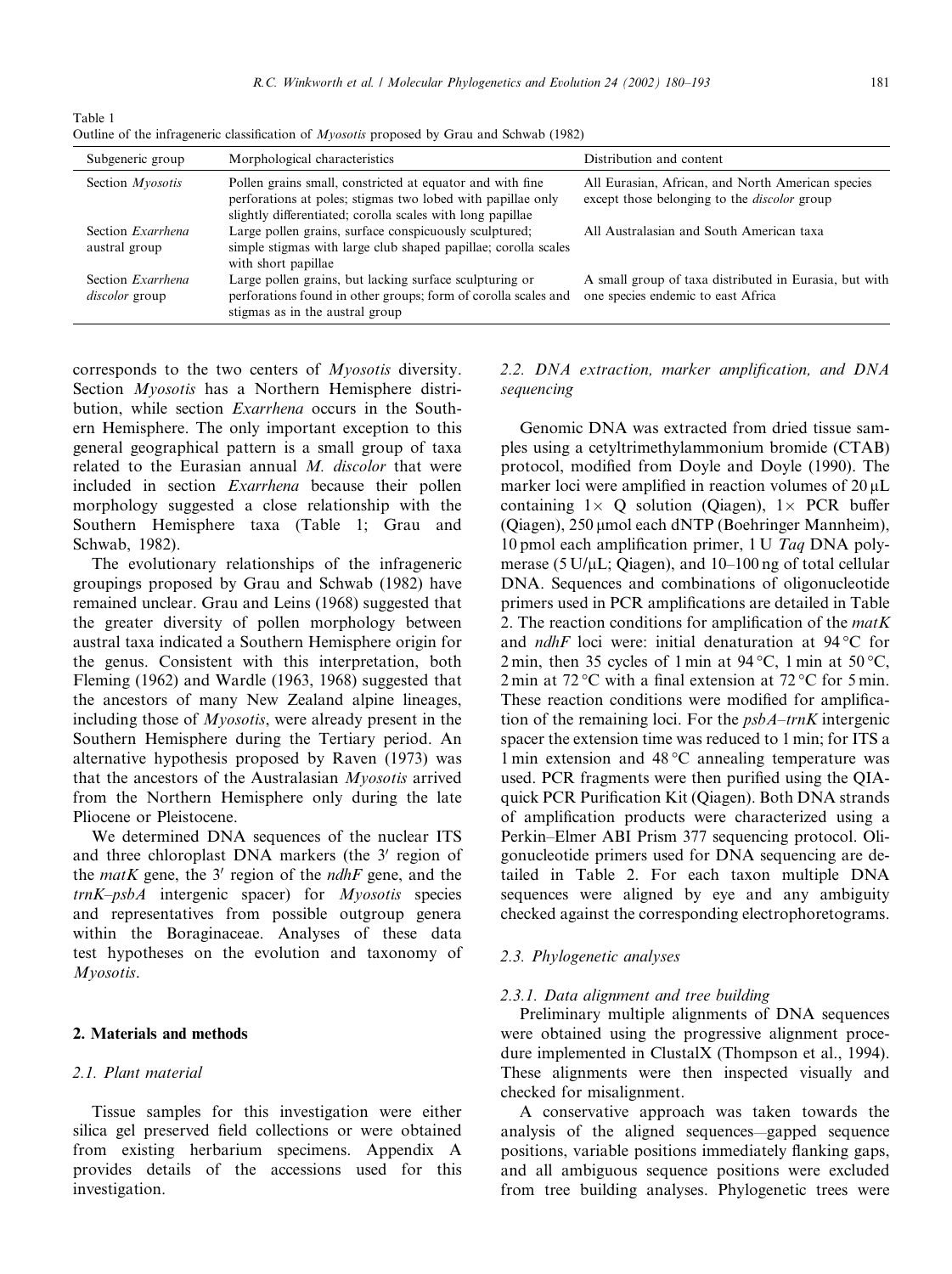| Table 2 |  |                                                                                         |  |
|---------|--|-----------------------------------------------------------------------------------------|--|
|         |  | Oligonucleotide primers used in the PCR amplification and sequencing of DNA marker loci |  |

| DNA locus   | Primer name      | Oligonucleotide sequence <sup>a</sup> | Used in                             |
|-------------|------------------|---------------------------------------|-------------------------------------|
| matK        | trnK3R           | 5' GATTCGAACCCGGAACTAGTCGG 3'         | Amplification, sequencing           |
|             | trnK3AR          | 5' CGTACASTACTTTTGTGTTTMCG 3'         | Sequencing                          |
|             | tK3MY1F          | 5' CCAATTATGCCAATGATTGCATC 3'         | Sequencing                          |
|             | tK3MY1FB         | 5' CGATACTCTTCTTCCAATTATG 3'          | Sequencing (alternative to tK3MY1F) |
|             | tK3MY2F          | 5' CAATCAAAATCTTCTGGAATC 3'           | Amplification, sequencing           |
| ndhF        | <b>ND1318F</b>   | 5' GGATTAACYGCATTTTATATGTTTCG 3'      | Amplification, sequencing           |
|             | <b>ND1656F</b>   | 5' ACTTTGTTTGTTGGATGTTTA 3'           | Sequencing                          |
|             | <b>ND1762R</b>   | 5' CCGAAATAAGCTATACTGACT 3'           | Sequencing                          |
|             | <b>ND2110R</b>   | 5' CCCYABATATTTGATACCTTCKCC 3'        | Amplification, sequencing           |
| $psbA-trnK$ | trnK3F           | 5' CCGACTAGTTCCGGGTTCGAATC 3'         | Amplification, sequencing           |
|             | <b>PSBAR</b>     | 5' CGCGTCTCTCTAAAATTGCAGTCAT 3'       | Amplification, sequencing           |
| <b>ITS</b>  | ITS5             | 5' GGAAGTAAAAGTCGTAACAAGG 3'          | Amplification, sequencing           |
|             | ITS3             | 5' GCATCGATGAAGAACGTAGC 3'            | Sequencing                          |
|             | ITS <sub>2</sub> | 5' GCTACGTTCTTCATCGATGC 3'            | Sequencing                          |
|             | ITS4             | 5' TCCTCCGCTTATTGATATGC 3'            | Amplification, sequencing           |

<sup>a</sup> With the exception of the ITS primers (from White et al., 1990) and the *ndhF* amplification primers (ND1318F and ND2110R from Olmstead and Sweere, 1994) the oligonucleotide primers were designed during this study.

constructed for Myosotis with parsimony and quartet puzzling, the latter using a maximum likelihood (ML) optimality criterion, as implemented in PAUP\*4.0b8 (Swofford, 2001). Parsimony analyses were performed using the heuristic search option and the ''tree-bisectionreconnection'' (TBR) swapping algorithm with accelerated transformation (ACCTRAN) optimization used to infer branch (edge) lengths. For quartet puzzling with ML, a HKY 85 invariable sites model (Swofford et al., 1996) was used in all analyses. Empirical base frequencies were assumed and other model parameters (e.g., the transition/tranversion ratio and proportions of invariable sites) were estimated on Neighbor Joining (NJ) trees.

#### 2.3.2. Rooting the phylogeny

Evolutionary relationships within the Boraginaceae are not well understood (Al-Shehbaz, 1991). The uncertain taxonomy and current lack of a thoroughly sampled molecular phylogeny for the Boraginaceae made it unfeasible to a priori identify appropriate outgroups for Myosotis. For this reason, species from several genera of the Boraginaceae—Borago, Echium, Eritrichium, Myosotidium, Plagiobothrys, and Symphytum were sequenced (Appendix A) and phylogenetic analyses of these data used to infer the position of the root in ITS and  $m \alpha t K$ phylogenies for Myosotis. For each potential outgroup all possible placements of the DNA sequence on to the most parsimonious unrooted Myosotis tree were considered. Pairwise comparisons of trees with different outgroup placements were then evaluated for significance using Kishino–Hasegawa (K–H; Kishino and Hasegawa, 1989) and Shimodaira–Hasegawa (S–H; Shimodaira and Hasegawa, 1999) sites tests as implemented in PAUP\*4.0b8. Strictly, the K–H sites test compares topologies for two trees chosen without reference to the sequence data. In contrast, the more conservative S–H sites test compares two trees belonging to a set of possible trees that may have been chosen with reference to the sequence data (Goldman et al., 2000).

The placements of two potential outgroup taxa (Echium vulgare and Plagiobothrys albiflorus; see Appendix A) were also evaluated on a combined data set that included sequences from the ITS,  $m \in K$ , ndhF, and psbA–trnK regions for a representative sample of Myosotis. A preliminary phylogenetic analysis of these data appeared in Winkworth et al. (1999) and we expand on those here. Combining sequence data from different gene loci have been shown to improve phylogenetic resolution in some situations (Cunningham, 1997). However, the approach can be inappropriate when a common mechanism of sequence evolution between loci cannot be assumed and when rates of change are significantly different between data sets (Huelsenbeck et al., 1996; Lockhart and Cameron, 2001). Prior to testing outgroup placements with the combined data we tested for partition incongruence using the partition homogeneity test (Michevich and Farris, 1981) as implemented in PAUP\*4.0b8.

#### 2.3.3. Age of the austral lineage

The length of time that the austral lineage has been in the Southern Hemisphere was investigated using the simplified phylogenetic scheme shown in Fig. 1. An upper bound for this age was assumed to correspond to the distance between ancestral node III and extant taxa within the Southern Hemisphere group.

For our test, we built branch and bound ML trees (details of the model were the same as for quartet puzzling analyses). These contained the nine Eurasian taxa, inferred from the analyses shown in Figs. 2 and 3 to be most closely related to the Southern Hemisphere austral group. They also contained either M. albo-sericea or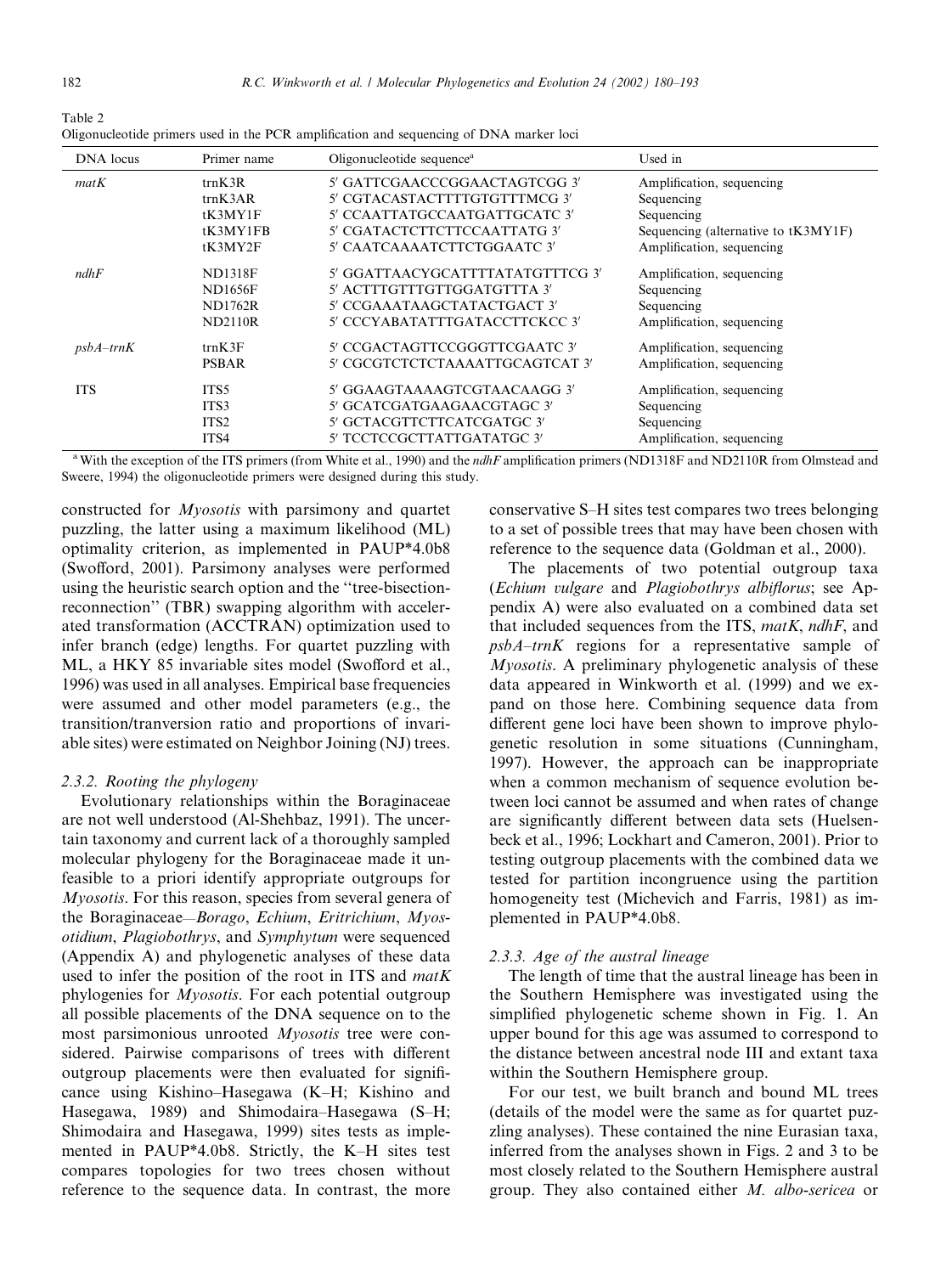

Fig. 1. Estimation of the possible age of the Southern Hemisphere universal common ancestor. Grey shading indicates extant taxa (circles) or groups of taxa (triangle) and open circles represent inferred ancestral taxa. Ancestors I and II are assumed to have had a Eurasian distribution. Ancestor III may have been present in either Eurasia or the Southern Hemisphere, while IV was the most recent common ancestor of the extant austral radiation. For estimates of the maximum possible age for the austral ancestor we assume the most parsimonious reconstruction—III had a Northern Hemisphere distribution and IV was Australasian.

M. exarrhena, both from the austral group. The topology of the ML tree and optimal branch lengths were calculated and constrained to these values, except for the length of the edge that led to the austral representative. The length of this branch was varied such that it corresponded to a calibrated time of between 0 and 100 million years (MY).

We used several rate calibrations for sequence divergence and time. The first made use of the New Zealand fossil pollen record and observed sequence diversity among the extant austral species shown in Fig. 3. That is, we assumed that the first appearance of Myosotis pollen in the New Zealand fossil record corresponded to the immediate ancestor (node IV in Fig. 1) of the extant radiation of Australasian species, and not the last common ancestor (node III in Fig. 1) of Southern Hemisphere and Eurasian species. The average genetic distance (path length) between Southern Hemisphere species was calculated for independent paths that crossed the node that corresponded to node IV in Fig. 1. This genetic distance was calibrated with the earliest record of Myosotis pollen in New Zealand (2MY; Mildenhall, 1981).

A second calibration of sequence divergence with absolute time was made by comparison of ITS sequences from *Myosotis* with those from the Juan Fernandez Island endemic genus Dendroseris (Asteraceae). In an earlier study, Sang et al. (1994) reported pairwise comparisons for ITS sequences from all *Dendroseris* taxa, and by assuming an age of 4 MY for the Juan Fernandez Islands, estimated an evolutionary rate of  $3.94 \times 10^{-3}$  substitutions/site/MY for ITS. Since their approach used nonindependent paths between taxa we also re-calculated the substitution rate for *Dendroseris* ITS sequences using independent paths from their data set.

In our analyses, we excluded sequences which did not meet requirements of rate constancy as inferred using a relative rates test (Steel et al., 1996) implemented in SplitsTree 3.1 (Huson, 1998).

#### 3. Results

#### 3.1. Aligned DNA sequences

The high degree of similarity between the DNA sequences characterized for each molecular marker resulted in data matrices that contained little alignment ambiguity. Statistics from the aligned data matrices for Myosotis sequences are presented in Table 3.

#### 3.2. Phylogenetic gene trees

Nuclear ITS and chloroplast *matK* regions were analyzed under two evolutionary tree building methods. Under maximum parsimony a single most parsimonious tree of 75 steps was recovered in analyses of the  $m \alpha t K$ data set; this tree had a consistency index (CI) of 0.933 and retention index (RI) of 0.956. ITS sequences produced three equally parsimonious trees of 194 steps with CI of 0.691 and RI of 0.855. These trees differed only in the relationships inferred between Myosotis alpestris, M. lithospermifolia, and M. semiamplexicaulis. Fig. 2 presents 50% majority rule consensus trees for both the ITS and  $matK$  data sets. These data were also analyzed using quartet puzzling with a ML optimality criterion; trees from these analyses are shown in Fig. 3. Note that although indels were removed from analyses, only one was incompatible with the phylogenetic reconstructions based on nucleotide substitutions. That is, only a single 1 bp indel in the ITS region shared by the M. sylvatica lineage and the North American species, M. macrosperma, and M. verna (sequence position 432) was not compatible with the evolutionary trees reported.

The topology of trees recovered with chloroplast and nuclear markers were highly congruent with each other. Congruence between trees built from these data sets is highlighted by the observation that sequences from only two taxa differ in their placement. In the ITS gene tree, the sequence from M. persoonii is closest to species from Southern Hemisphere, whereas in matK trees M. persoonii groups closely with several Eurasian taxa (compare Figs. 2 and 3A with 2 and 3B). The  $matK$  sequence for the African species M. abysinnica groups it with members of the ''discolor'' species group, however the ITS sequence places this species with representatives of section *Myosotis*.

The gene trees presented here suggest five distinct phylogenetic groups terminal to branches A–E in Figs. 2 and 3. Group A contains several Eurasian representatives and all Southern Hemisphere species. The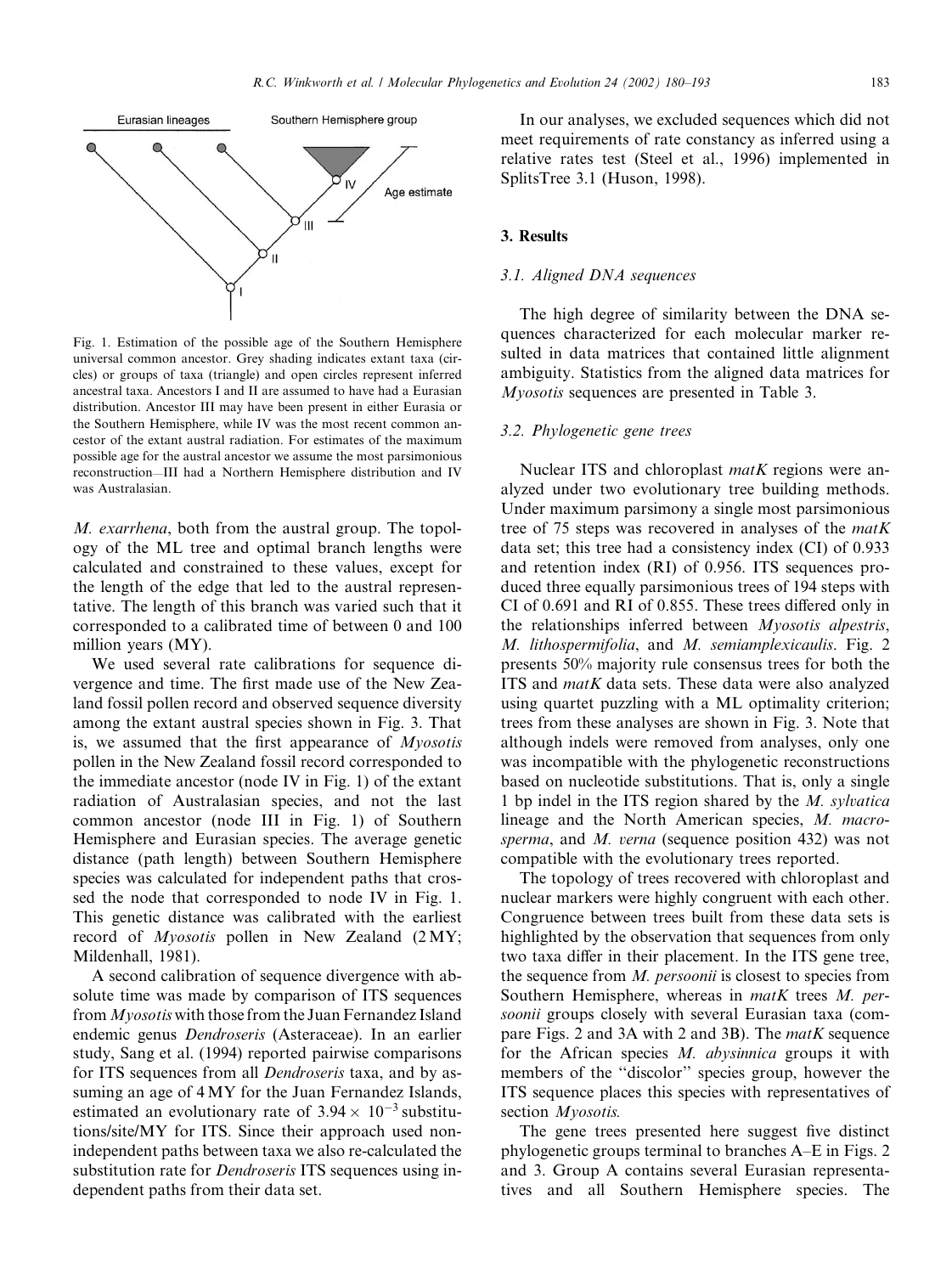remaining four groups have species restricted to the Northern Hemisphere, with the exception of two southern African species that have been derived from two of these. Although our analyses indicate that genetic groups within Myosotis are distinct from each other, relationships between them are not resolved as bifurcating. Rather lineages are mostly separated from each other by polytomies or by weak bifurcations with low support values (e.g., Figs. 2 and 3).

# 3.3. Relative genetic diversity and outgroup rooting

The branch lengths in gene trees derived from  $matK$ and ITS sequences (Figs. 2 and 3) indicate that the greatest genetic diversity in Myosotis occurs amongst the Northern Hemisphere lineages—an observation consistent with a Northern Hemisphere origin for the genus. This hypothesis was tested by investigating the preferred placement of six potential outgroup sequences onto the optimal matK and ITS phylogenies for Myosotis. The sequences from these six taxa were found to be genetically divergent from their orthologs in Myosotis species, consistent with these species being outgroups to the genus Myosotis. In the tests made, hypotheses proposing a Northern Hemisphere origin for the genus (trees in which the branch to the outgroup joined an edge within a Eurasian lineage) were always favored over those suggesting that Myosotis arose in the Southern Hemisphere (trees in which the branch to the outgroup either joined within the austral radiation or the branch subtending this group). Arrows on Fig. 2 indicate the optimal rooting position for each of the outgroups. While a Northern Hemisphere origin is always favored, gene trees supporting a Southern Hemisphere origin were only significantly worse in 44% of the Kishino–Hasegawa tests at the  $P<0.05$  level, and were less significant under the more conservative Shimodaira–Hasegawa sites test.

To investigate whether significance could be obtained by using longer sequences, a combined data set comprising sequences from ITS, matK, ndhF, and  $trnK-psbA$ loci were jointly analyzed. These additional sequences were determined for the outgroup taxa Echium vulgare and Plagiobothrys albiflorus as well as a representative sample of *Myosotis* species. Again the optimal placement of the outgroup sequences were on edges within Northern Hemisphere lineages. More importantly, under Kishino–Hasegawa and Shimodaira–Hasegawa sites tests, all but one of the outgroup placements (i.e., 95.5% of tests) suggesting a Southern Hemisphere origin were significantly worse at the  $P < 0.05$  level.

#### 3.4. Dispersal in the Southern Hemisphere

Quartet puzzle and maximum parsimony trees for the ITS region (Fig. 2A, 3A, 4) all suggest New Zealand taxa are basal to the other species of the austral group (93% support under QP). Support for this inferred relationship is not significant under pairwise sites tests. However, there is less support for competing hypotheses. These include hypotheses that taxa from other Southern Hemisphere lands are more basal to the New Zealand species in outgroup rooted phylogenies (less than 1% support under QP; Fig. 4). As will be discussed, these results are consistent with New Zealand as the most likely center for the origin of the extant Southern Hemisphere species.

# 3.5. Age of the Australasian lineage in the Southern Hemisphere

The length of time that the austral lineage has been present in the Southern Hemisphere was investigated by examining sequence divergence and various rate calibrations for sequence diversity and absolute time. The first and most conservative calibration was derived from the earliest fossil record for Myosotis in New Zealand. This was  $1.1 \times 10^{-3}$  -3.4  $\times 10^{-3}$  substitutions/site/MY, and using these estimates our ML inference suggests that the earliest possible Southern Hemisphere ancestor existed 2.0–14.7 MYA (Table 4). A second rate calibration, derived from a study of Dendroseris ITS sequence diversity, suggested ITS sequence evolution at  $3.3 \times 10^{-3} - 5.8 \times 10^{-3}$  substitutions/site/MY (a range which included the point estimate of Sang et al., 1994). With this calibration method the austral *Myosotis* lineage is estimated to have existed in the Southern Hemisphere 1.2–4.9 MYA (Table 4).

The variance on these estimates was examined by comparing log-likelihood scores for trees constrained for topology and branch lengths. When M. albo-sericea was used as a representative of the austral group, trees suggesting the presence of a Southern Hemisphere lineage older than 16.4 MY (assuming the conservative pollen calibration) and 5.5 MY (assuming the conservative Dendroseris ITS calibration) were rejected  $(P < 0.05)$ . When M. exarrhena was used as the Southern Hemisphere representative, the age of its lineage in the Southern Hemisphere was found to be less than 29.5 and 9.8 MY, respectively ( $P < 0.05$ ). These results reject the possibility that the austral group has a relictual Gondwanan distribution.

#### 4. Discussion

# 4.1. Myosotis phylogeny: the similarity between gene trees

Few incompatibilities exist between trees derived from the ITS and  $m \in K$  loci. This high degree of congruence between gene trees derived from different markers suggests that the inferred phylogenetic patterns reflect a common evolutionary history for *Myosotis*.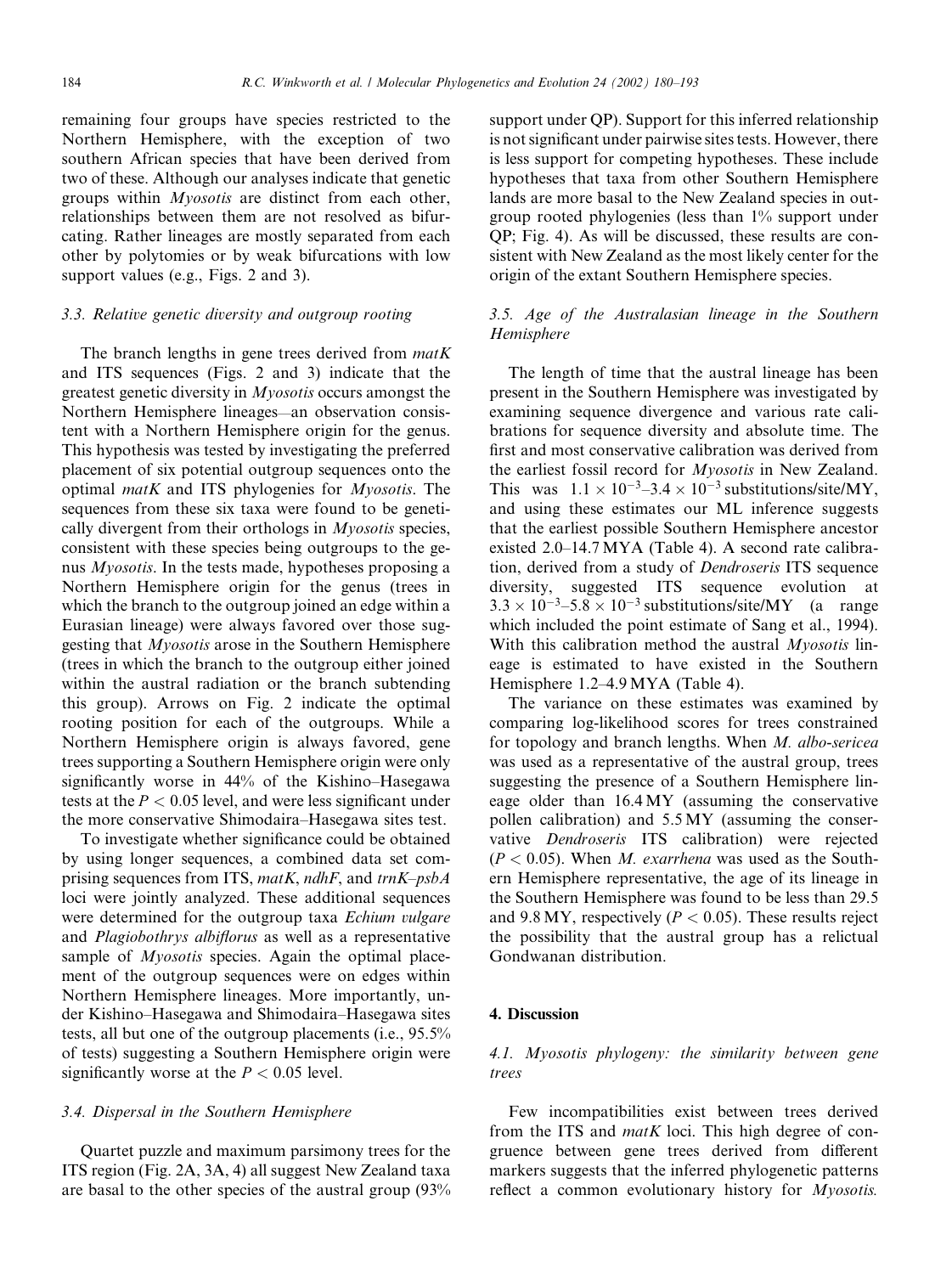

Fig. 2. Bootstrap majority rule consensus trees reconstructed using a parsimony criterion; branch lengths have been estimated under ACCTRAN (using PAUP 4.0b8). (A) Data set for 34 Myosotis taxa from the ITS region of the nrDNA (610 nucleotides). (B) Data set for 34 Myosotis taxa from the 3' region of the chloroplast matK gene locus (867 nucleotides). Main genetic groupings have been indicated by a circled capital letter on the branch subtending each lineage. Subgeneric groups of Grau and Schwab (1982) are also indicated by different shadings in the rectangular box to the right of the figure—section Exarrhena austral group are white; section Exarrhena discolor group are light grey; section Myosotis are shown as dark grey. Preferred outgroup rooting positions are marked by arrows, outgroups are denoted by two letter code-Bo., Borago officinalis; Ec., Echium vulgare; Er., Eritrichium nanum; Ho., Myosotidium hortensia; Pl., Plagiobothrys albiflorum; Sy., Symphytum × uplandicum. Generalized distributions for taxa are indicated by abbreviations: Afr., Africa; Aus., mainland Australia; Eur., Europe; Mid., Middle East; NAm., North America; NZ, New Zealand; SAm., South America; Sub., Subantarctic Islands; Tas., Tasmania. Bootstrap values (250 replicates) for internal branches are given.

Differences between gene trees included the placement of M. persoonii and M. abysinnica (Figs. 3A and B). These incongruences are possibly explained by either homoplasy or ''chloroplast capture,'' since sequence analysis of independent PCR amplified products gave identical results. Characterization of further chloroplast and nuclear markers for populations of M. persoonii and M. abysinnica could help to distinguish between these possible explanations.

# 4.2. Origins and early evolution of Myosotis

Based on the greater diversity of pollen morphology in Australasian Myosotis, Grau and Leins (1968)

proposed that the Eurasian lineages arose from taxa with long histories in the Southern Hemisphere. However, the greater genetic diversity between Northern Hemisphere lineages, relative to that observed among austral representatives, suggests that the genus arose in the Northern Hemisphere. Tests of outgroup placement on to Myosotis phylogenies support a Eurasian origin. In particular, analyses using a combined data set favored a Northern Hemisphere ancestry. Whilst our molecular results strongly suggest that *Myosotis* arose in the Northern Hemisphere it was not possible to identify the most ancestral lineage as no single optimal root position was identified.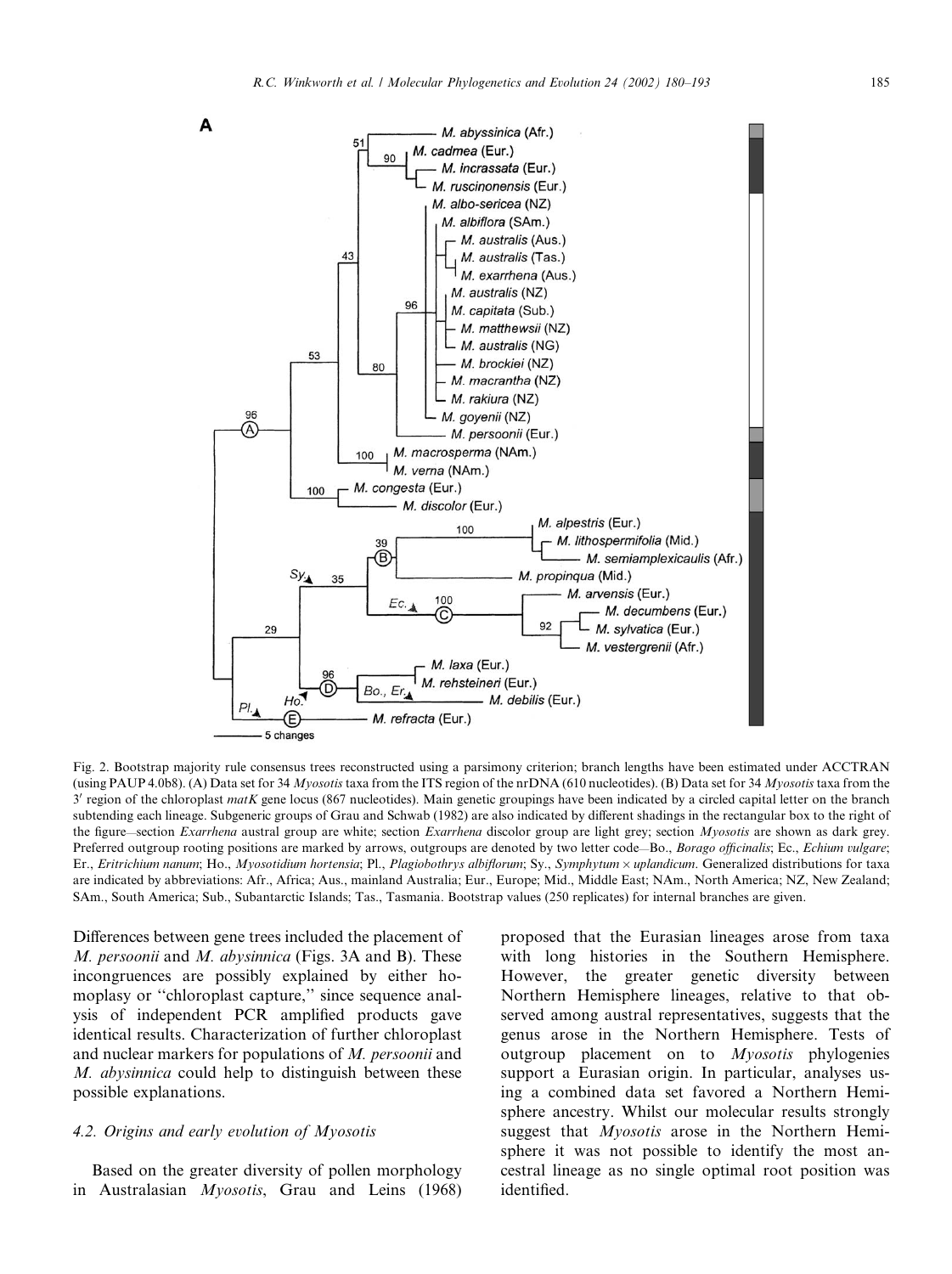

Fig. 2. (continued).

Our molecular analyses identified five distinct lineages within Myosotis; molecular characterization of additional species may reveal others. Although these major groups are genetically well differentiated, the relationships between them are poorly resolved (i.e., related to each other either by polytomies or short branches with low support values) suggesting that they may have originated during a period of rapid diversification, perhaps shortly after the genus arose.

#### 4.3. Dispersal and the worldwide distribution of Myosotis

An important event in the evolution of Myosotis was the dispersal and establishment of the genus in Australasia. Consistent with the hypothesis of Raven (1973), our phylogenetic analyses suggest that a single, mid, or late Tertiary (<20 MYA) transoceanic dispersal event by a Northern Hemisphere ancestor established Myosotis in New Zealand. In ITS gene trees, the discolor group

species M. persoonii is the closest Eurasian relative to austral species; a finding consistent with Grau and Schwab's (1982) suggestion that the *discolor* group is closely related to the austral species. The chloroplast data do not provide sufficient resolution to address this issue.

The extent of sequence divergence within the austral group suggests that Myosotis may have been in the Southern Hemisphere longer than is indicated by fossil deposits in New Zealand. In this case, species extinctions associated with Quaternary climate change cannot be discounted and consideration of this possibility may also have important implications for understanding plant dispersal routes into New Zealand. Raven (1973) suggested that dispersal of many alpine groups, including that of Myosotis, to New Zealand occurred via the Australian and New Guinean Alps. Our analyses do not support this hypothesis. However, if the isolated alpine zones of Australia and New Guinea were seriously restricted as climate change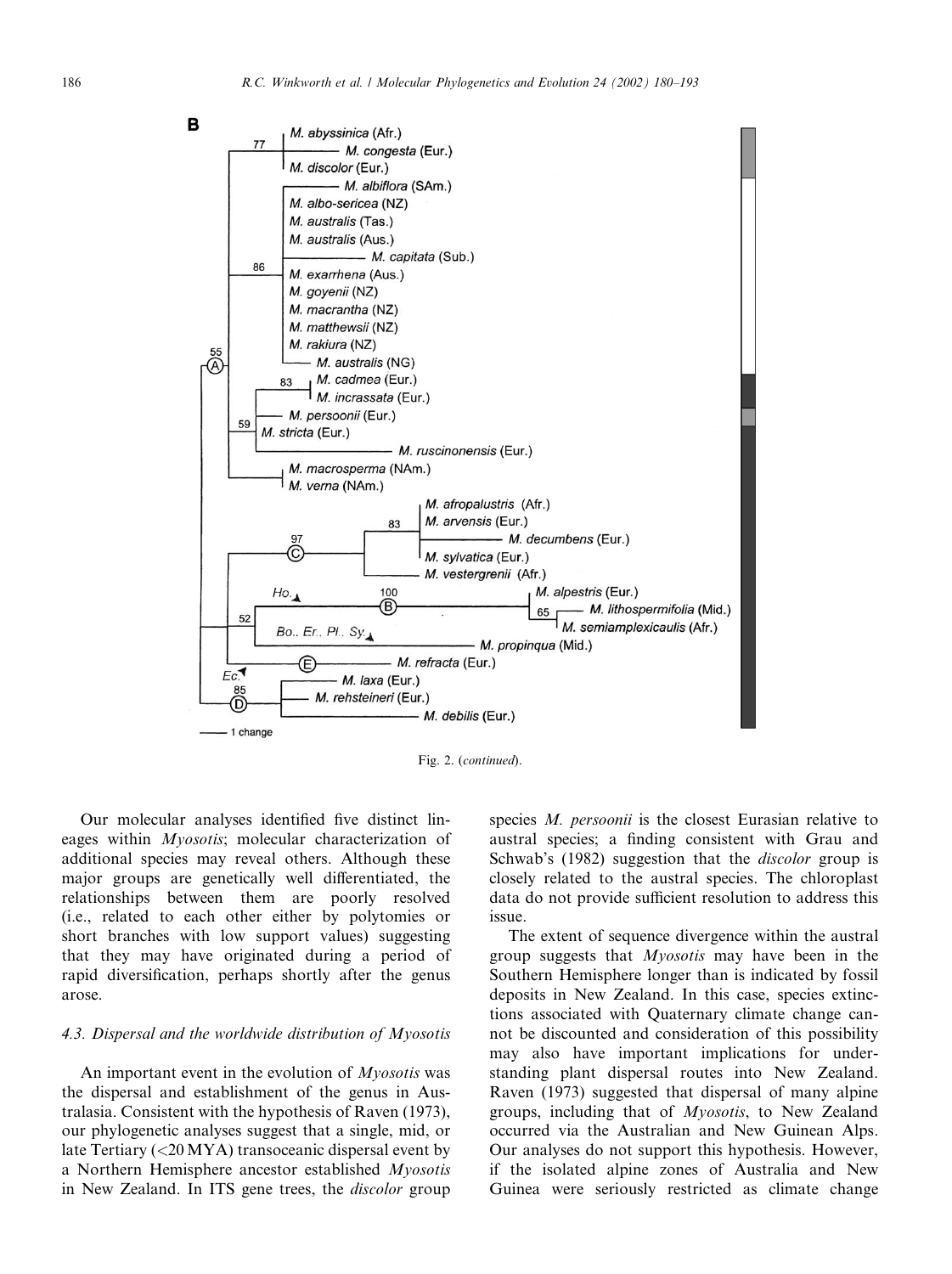

Fig. 3. Quartet puzzle trees with branch lengths estimated using ML (using PAUP 4.0b8). (A) Data set for 34 Myosotis taxa from the ITS region of the nrDNA (610 nucleotides;  $p_{inv} = 0.803$  and ti/tv = 1.792). (B) Data set for 34 Myosotis taxa from the 3' region of the chloroplast matK gene locus (867 nucleotides;  $p_{inv} = 0.639$  and ti/tv = 1.412). Puzzle support values for internal branches are given. Genetic lineages, taxonomic groups, and the distribution of M. *australis* accessions are denoted as for Fig. 2.

during the late Tertiary/Quaternary as in New Zealand (Lee et al., 2001), such ''stepping stones'' may no longer contain the ancestral austral species. If so, then it may be problematic to test dispersal routes into New Zealand for plant groups using analyses of extant species alone.

Despite the concern that sequence analyses may be unable to pinpoint dispersal routes into New Zealand, our results do indicate transoceanic dispersals from New Zealand to other Southern Hemisphere lands (Fig. 4). The phylogenetic inference that some dispersal events have occurred in northerly and westerly directions is of particular interest. Previous authors have suggested the importance of west wind drift, the dominant meteorological pattern at high southern latitudes, in facilitating plant dispersal in an easterly direction (e.g., Fleming, 1979; McPhail, 1997; Mildenhall, 1981; Pole, 1994; Raven, 1973). While our results provide some evidence for the possibility of dispersal facilitated by west wind drift (i.e., from New Zealand to South America for M. albiflora), they also suggest that successful dispersal events have occurred to the north and west (i.e., from New Zealand to Australia for M. australis; and from New Zealand to New Guinea also for *M. australis*), movements that are counter to the direction of west wind drift.

Other instances of transoceanic dispersal by representatives of Eurasian lineages are also suggested by our phylogenetic graphs. Specifically analyses of both nuclear and chloroplast markers suggest that the establishment of *Myosotis* in Africa and North America has been the result of dispersal from Eurasian sources.

Few data are available on the dispersal mechanisms in Myosotis (e.g., Bresinsky, 1963; Ridley, 1930; Steyermark, 1963). Given that *Myosotis* nutlets appear to be poorly adapted for wind dispersal, this mechanism seems unlikely. Rather the trichomes found on the calyxes and pedicels of many Myosotis species (Al-Shehbaz, 1991; Heywood, 1993) suggest that animal vectors may facilitate dispersal. Indeed, bird-mediated dispersal has been favored as a mechanism for transoceanic dispersal of disseminules in several plant groups in the South Pacific (Carlquist, 1996; Godley, 1967; Swenson and Bremer, 1997).

#### 4.4. Recent species diversification

In direct contrast to the reported morphological diversity of austral *Myosotis* species (Grau and Leins, 1968; Grau and Schwab, 1982; Winkworth et al., 1999), our molecular investigations show that this group is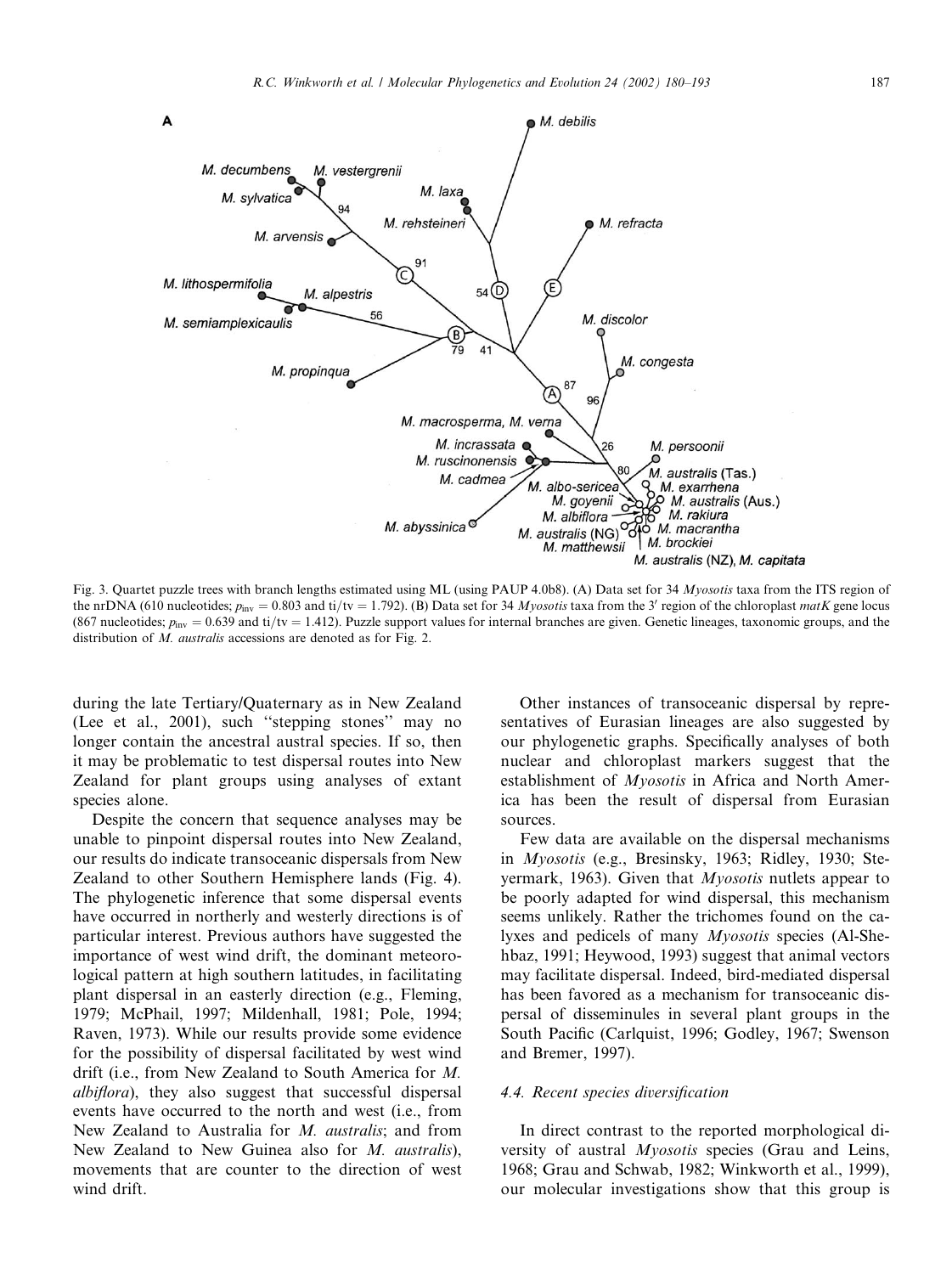

Fig. 3. (continued).

Table 3 Statistics from the aligned data matrices of Myosotis DNA sequences

|                                           | <b>ITS</b>    | Chloroplast   |               |               |
|-------------------------------------------|---------------|---------------|---------------|---------------|
|                                           |               | matK          | ndhF          | $trnK-psbA$   |
| No. of taxa sequenced                     | 34            | 34            | 14            | 14            |
| Sequence length range (bp)                | 646-649       | 882-923       | 725-731       | $223 - 250$   |
| Aligned length (bp)                       | 659           | 925           | 731           | 250           |
| No. of indels                             | 11            | 11            |               | 6             |
| No. of excluded sites                     | 49            | 58            | 6             | 28            |
| No. of constant sites                     | 511           | 801           | 687           | 211           |
| No. of varied sites                       | 99            | 66            | 36            | 11            |
| No. of parsimony informative sites        | 68            | 34            | 19            | 4             |
| % GC content range (all sites included)   | 55.6–58.9     | $32.4 - 33.4$ | $27.1 - 28.1$ | $32.9 - 33.3$ |
| % GC content mean (all sites included)    | 57.2          | 33.0          | 27.4          | 32.9          |
| $\%$ GC content range (varied sites only) | $42.4 - 58.6$ | $51.5 - 65.7$ | $44.4 - 63.4$ | $36.4 - 54.5$ |
| % GC content mean (varied sites only)     | 52.5          | 63.3          | 49.4          | 45.5          |

largely undifferentiated at several presumably neutrally evolving DNA loci. This pattern of low genetic and high morphological diversity suggests that Myosotis has radiated only recently in the Australasian region—an interpretation supported by molecular clock analyses on ITS sequences which suggest that the austral Myosotis species have radiated only since the Pliocene (Table 4). The ITS gene trees also suggest that considerable morphological diversification associated with this radiation has occurred in New Zealand (Fig. 4). The diversification of Myosotis in New Zealand correlates with the late Tertiary and Quaternary period—a time of considerable climatic fluctuation and geological upheaval (Raven, 1973; Wardle, 1968), Further, the branching patterns within the major Northern Hemisphere lineages may suggest that environmental changes have also been

B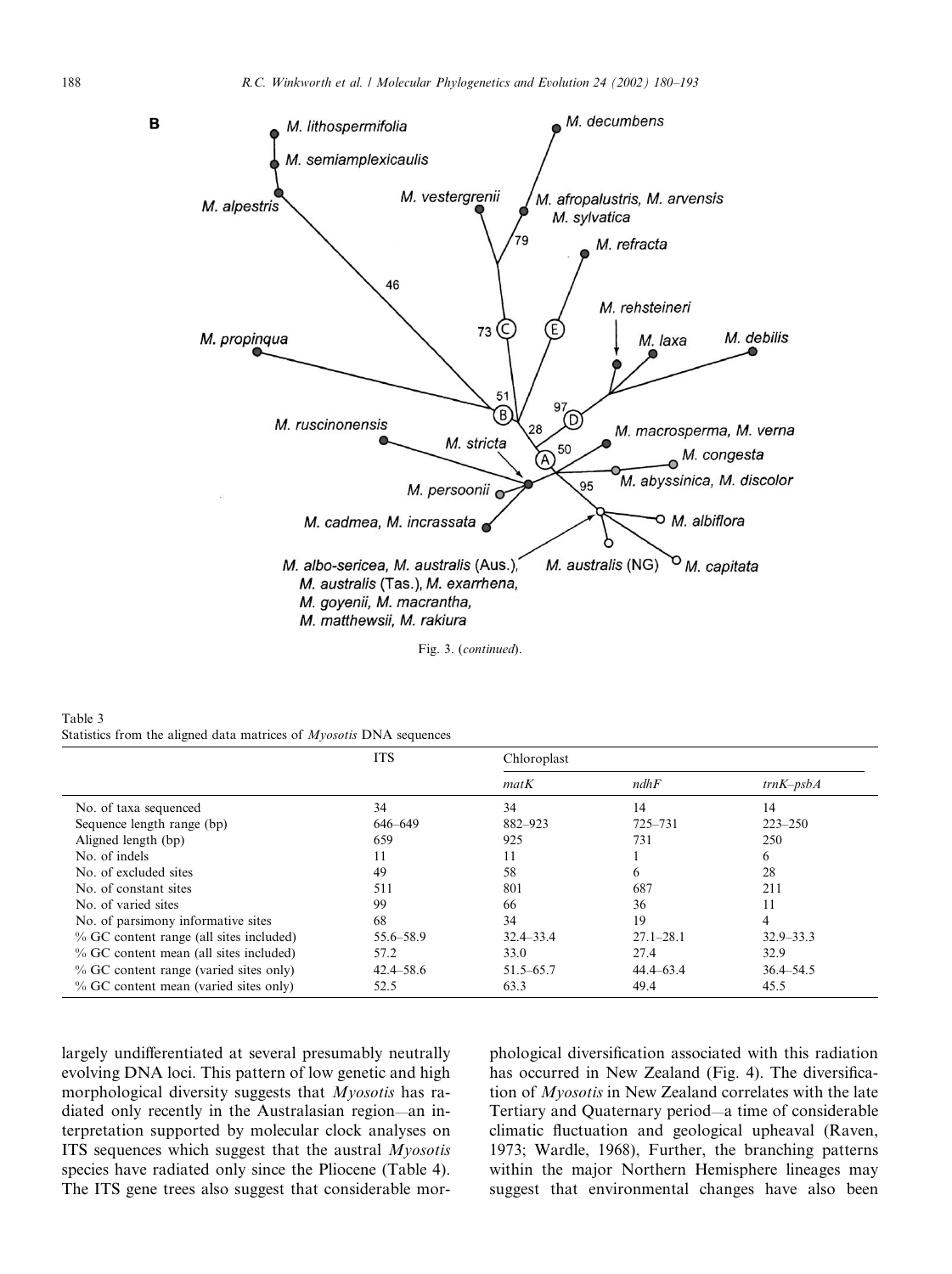

Fig. 4. Quartet-puzzle tree with branch lengths estimated using ML (PAUP 4.0b8), made using a dala set of 634 nucleotides from the ITS region of the nrDNA for 22 Myosotis taxa ( $p_{\text{inv}} = 0.803$  and ti/tv = 1.792). Puzzle support values for internal branches are given. Subgeneric groups and the distribution of M. *australis* accessions as for Fig. 2.

Table 4 Age estimate for the origins of the austral lineage of Myosotis

| Age estimate for               | Divergence in optimal ML tree | Estimated ages (MY)                  |                             |
|--------------------------------|-------------------------------|--------------------------------------|-----------------------------|
|                                |                               | Re-estimated <i>Dendroseris</i> rate | Pollen based calibration    |
| M. albo-sericea<br>M.exarrhena | 0.00639<br>0.01563            | $1.2 - 2.0$<br>$2.8 - 4.9$           | $2.0 - 6.1$<br>$4.8 - 14.7$ |

important for establishing the extant species diversity of Eurasian Myosotis. Our molecular evidence for recent diversification in *Myosotis* is comparable with similar results reported for other New Zealand plant groups (e.g., see discussion in Winkworth et al., 1999) and from genetic studies on continental floras of Europe and North America. These investigations suggest that environmental change during the late Tertiary and Quaternary periods, both at global and local scales, is of great importance in understanding the development of the world's modern floristic biodiversity (Comes and Kadereit, 1998).

# 4.5. Implications of molecular analyses for the intrageneric classification of Myosotis

The issue of monophyly in taxonomy is well debated and it is widely accepted that only monophyletic groups should be formally recognized in taxonomic classification (Donoghue and Cantino, 1988). While the molecular results reported here support certain aspects of the intrageneric classification proposed by Grau and Schwab (1982), in particular the close relationship between the *discolor* and austral groups of sect. *Exarrh*ena, they do not provide evidence for the monophyly of the currently recognized sections. Our molecular results may indicate the need for revised intrageneric classification.

# Acknowledgments

We thank Tristan Armstrong, Andrea Brandon, Fritz Ehrendorfer, Mark Large, David Havell, Jo Ward, Brian, and Chris Rance as well as staff at the listed herbaria and gardens (Appendix A) for assistance with tissue samples. This work was supported by funding from the New Zealand Marsden Foundation, Massey University and the Alexander von Humboldt Foundation.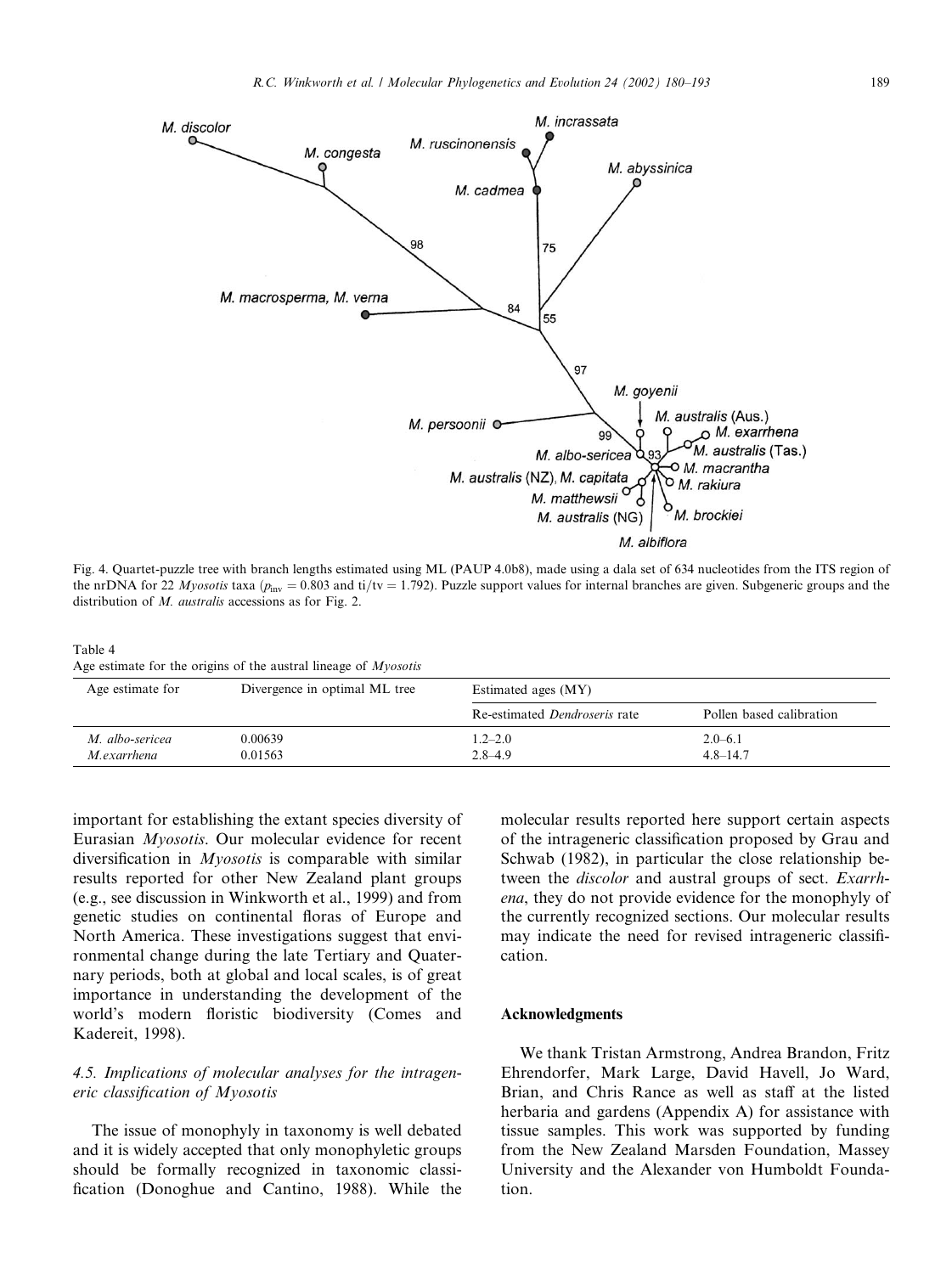| Taxon                                                        | Location                                                                        | Herbarium reference <sup>a</sup>                 | <b>GenBank Accession</b>                                                        |
|--------------------------------------------------------------|---------------------------------------------------------------------------------|--------------------------------------------------|---------------------------------------------------------------------------------|
| Borago officinalis L.                                        | Palmerston North,<br>North Island, New<br>Zealand (naturalized<br>introduction) | <b>MPN 24675</b>                                 | <b>ITS: AY092898</b><br>matK: AY092892                                          |
| Echium vulgare L.                                            | Lake Ohau, South<br>Island, New Zealand<br>(naturalized<br>introduction)        | <b>MPN 24676</b>                                 | <b>ITS: AY092900</b><br>matK: AY092893<br>ndhF: AY092890<br>psbA-trnK: AY092952 |
| Eritrichium nanum (L.) Schrader<br>ex Gaudin                 | Switzerland                                                                     | Hertel 25764 <sup>b</sup>                        | <b>ITS: AY092901</b><br>matK: AY092894                                          |
| Myosotidium hortensia (Decne)                                | Palmerston North,                                                               | No voucher (nursery                              | <b>ITS: AY092902</b>                                                            |
| Baill.                                                       | North Island,<br>New Zealand                                                    | origin)                                          | matK: AY092895                                                                  |
| Myosotis abyssincia Boiss. &                                 | Ethiopia                                                                        | De Wilde 6944 <sup>b</sup>                       | <b>ITS: AY092904</b>                                                            |
| Reuter                                                       |                                                                                 |                                                  | matK: AY092856                                                                  |
| Myosotis afropalustris C.H.Wr.                               | Natal, South Africa                                                             | K. Balkwill & M.J.<br>Balkwill 5260 <sup>b</sup> | matK: AY092857                                                                  |
| Myosotis albiflora Banks & Sol.                              | Punta Arenas, Chile                                                             | <b>MPN 24679</b>                                 | <b>ITS: AY092906</b><br>matK: AY092858<br>ndhF: AY092848<br>psbA-trnK: AY092938 |
| Myosotis albo-sericea Hook. F.                               | Leaning Rock, South<br>Island, New Zealand                                      | Site voucher CHR<br>416092 <sup>c</sup>          | ITS: AY092905<br>matK: AY092859<br>ndhF: AY092842<br>psbA-trnK: AY092939        |
| Myosotis alpestris F.W. Schmidt                              | Karten, Hochobir,<br>Austria                                                    | "FE-M2"                                          | <b>ITS: AY092907</b><br>matK: AY092860<br>ndhF: AY092854<br>psbA-trnK: AY092951 |
| $Myosotis$ arvensis $(L.)$ Hill                              | Bavaria, Germany                                                                | H. Gröger $1018b$                                | <b>ITS: AY092908</b><br>matK: AY092861<br>ndhF: AY092843<br>psbA-trnK: AY092949 |
| Myosotis australis R. Br.                                    | Tasmania, Australia                                                             | <b>MPN 24677</b>                                 | ITS: AY092910<br>matK: AY092863<br>ndhF: AY092844<br>psbA-trnK: AY092944        |
| Myosotis australis R. Br.                                    | Mt. Kozciuscko,<br>Australia                                                    | <b>MPN 24678</b>                                 | ITS: AY092909<br>matK: AY092862                                                 |
| Myosotis australis R. Br.<br>(identified as M. saruwagedica) | New Guinea                                                                      | CHR 198545                                       | ITS: AY092933<br>matK: AY092884                                                 |
| Myosotis australis R. Br.<br>"Yellow"                        | Mt. Ben More, South<br>Island, New Zealand                                      | Site voucher CHR<br>365380 <sup>c</sup>          | ITS: AY092911                                                                   |
| Myosotis brockiei L. Moore et<br>M. Simpson                  | Cobb Gorge, South<br>Island, New Zealand                                        | Site voucher CHR<br>311717 <sup>c</sup>          | ITS: AY092912                                                                   |
| Myosotis cadmea Boiss.                                       | Greece                                                                          | Stainton 7320 <sup>b</sup>                       | ITS: AY092913<br>matK: AY092864                                                 |
| Myosotis capitata Hook. F.                                   | Cultivated (B. Rance)                                                           | <b>MPN 24680</b>                                 | ITS: AY092915<br>matK: AY09B866<br>ndhF: AY092853<br>psbA-trnK: AY092943        |

Appendix A. Details of accessions of Myosotis and outgroup taxa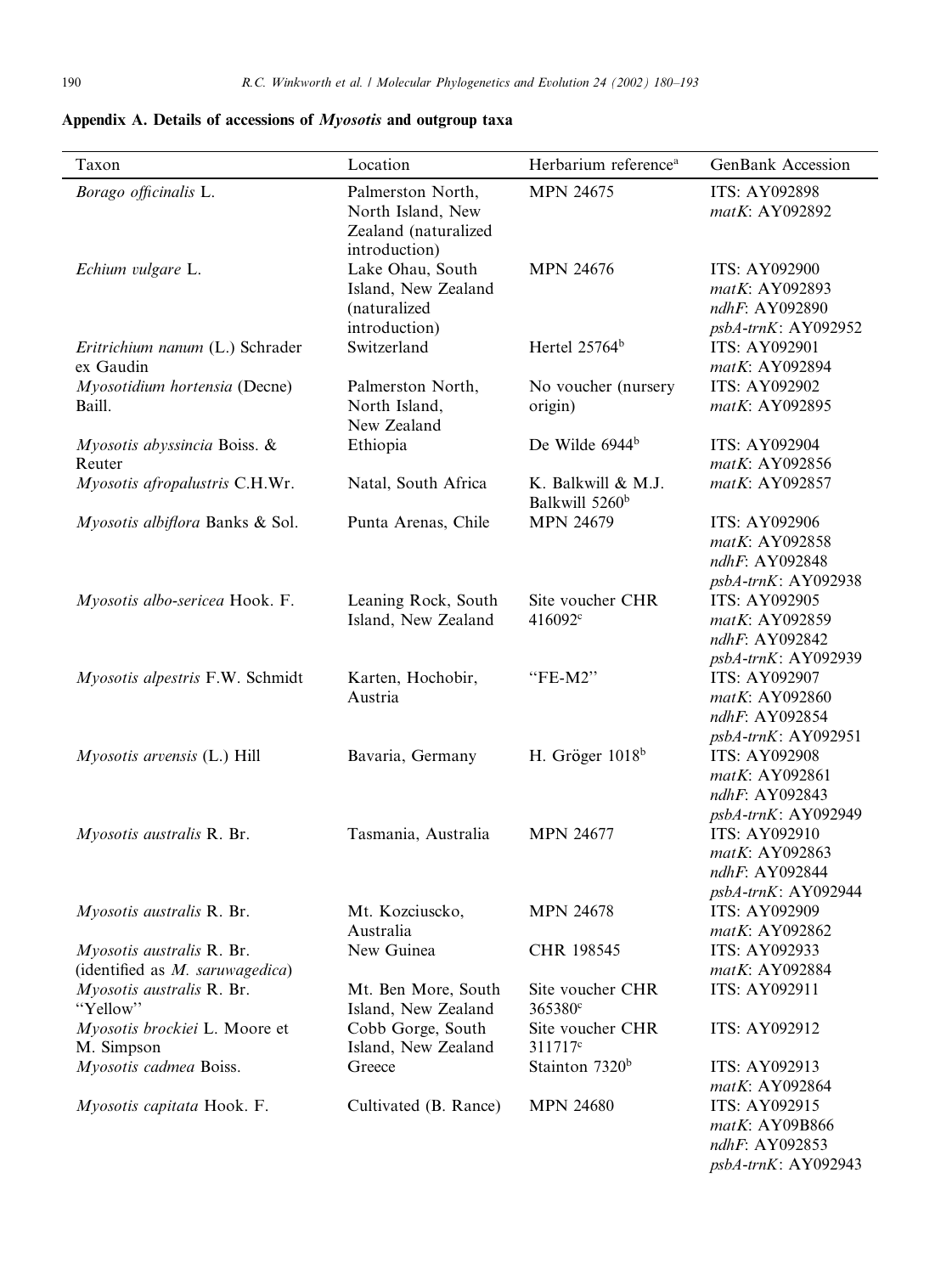# Appendix A. (continued)

| Taxon                                         | Location               | Herbarium reference <sup>a</sup> | GenBank Accession    |
|-----------------------------------------------|------------------------|----------------------------------|----------------------|
| Myosotis congesta Shuttlew.                   | Greece                 | Phitos M-33 <sup>b</sup>         | ITS: AY092916        |
| Ex Alb. & Reynier                             |                        |                                  | matK: AY092867       |
| Myosotis debilis Pomel                        | Spain                  | Gomez Vigide317 <sup>b</sup>     | ITS: AY092917        |
|                                               |                        |                                  | matK: AY092868       |
| Myosotis decumbens Host. ssp.                 | Alpi Maritime,         | $"FE-M"$                         | ITS: AY092918        |
| decumbens                                     | Schönswetter & Tribsch |                                  | matK: AY092869       |
| Myosotis discolor Pers.                       | Kahuterawa Valley,     | <b>MPN 11910</b>                 | ITS: AY092919        |
|                                               | North Island, New      |                                  | matK: AY092870       |
|                                               | Zealand (naturalized   |                                  | ndhF: AY092852       |
|                                               | introduction)          |                                  | psbA-trnK: AY092948  |
| Myosotis exarrhena                            | South-eastern NSW,     | CBG 9519354                      | <b>ITS: AY092920</b> |
| (R. Br.) F. Mueller                           | Australia              |                                  | matK: AY092871       |
| Myosotis goyenii Petrie                       | Broken River, South    | Site voucher CHR                 | <b>ITS: AY092921</b> |
|                                               | Island, New Zealand    | 278306 <sup>c</sup>              | matK: AY092872       |
|                                               |                        |                                  | ndhF: AY092846       |
|                                               |                        |                                  | psbA-trnK: AY092942  |
| Myosotis incrassata Guss.                     | Greece                 | Merxtmüller &                    | <b>ITS: AY092922</b> |
|                                               |                        | Wiedmann 20130 <sup>b</sup>      | matK: AY092873       |
| Myosotis laxa Lehm. ssp. caespitosa           | Hopkins River, South   | <b>MPN 24681</b>                 | ITS: AY092914        |
| (C.F Schultz) Hyl.                            | Island, New Zealand    |                                  | matK: AY092865       |
|                                               |                        |                                  | ndhF: AY092851       |
|                                               |                        |                                  | psbA-trnK: AY092946  |
| Myosotis lithospermifolia Hornem.             | Persia                 | Rechinger $6521b$                | ITS: AY092923        |
|                                               |                        |                                  | matK: AY092874       |
| Myosotis macrantha (Hook, F.)                 | Hooker Valley, South   | Site voucher CHR                 | <b>ITS: AY092924</b> |
| Benth. Et Hook. F.                            | Island, New Zealand    | 252807c                          | matK: AY092875       |
|                                               |                        |                                  | ndhF: AY092849       |
|                                               |                        |                                  | psbA-trnK: AY092940  |
| Myosotis macrosperma Engelm.                  | <b>USA</b>             | <b>MPN 24682</b>                 | ITS: AY092925        |
|                                               |                        |                                  | matK: AY092876       |
|                                               |                        |                                  | ndhF: AY092855       |
|                                               |                        |                                  | psbA-trnK: AY092947  |
| Myosotis matthewsii                           | Cultivated (Percy's    | No voucher                       | <b>ITS: AY092926</b> |
| L. Moore                                      | Reserve, Wellington,   |                                  | matK: AY092877       |
|                                               | New Zealand)           |                                  | ndhF: AY092847       |
|                                               |                        |                                  | psbA-trnK: AY092941  |
| Myosotis persoonii Rouy                       | Spain                  | Zubizarreta 5327 <sup>b</sup>    | <b>ITS: AY092927</b> |
|                                               |                        |                                  | matK: AY092878       |
| Myosotis propinqua Fisch. & Mey.              | Persia                 | Rechinger 39832 <sup>b</sup>     | <b>ITS: AY092928</b> |
|                                               |                        |                                  | matK: AY092879       |
| Myosotis rakiura                              | Curio Bay, South       | <b>MPN 24686</b>                 | ITS: AY092929        |
| L. Moore                                      | Island, New Zealand    |                                  | matK: AY092880       |
|                                               |                        |                                  | ndhF: AY092845       |
|                                               |                        |                                  | psbA-trnK: AY092945  |
| Myosotis refracta Boiss. ssp. refracta Greece |                        | Gröger 1463ab                    | <b>ITS: AY092930</b> |
|                                               |                        |                                  | matK: AYQ92881       |
| Myosotis rehsteineri Wartm.                   | Bavaria, Germany       | Dörrb                            | <b>ITS: AY092931</b> |
|                                               |                        |                                  | matK: AY092882       |
| Myosotis ruscinonensis Rouy                   | France                 | Kunz & Reichstein                | ITS: AY092932        |
|                                               |                        | $M-310b$                         | matK: AY092883       |
|                                               | South Africa           | Acocks 21310 <sup>b</sup>        | ITS: AY092934        |
| Myosotis semiamplexicaulis DC.                |                        |                                  |                      |
|                                               |                        |                                  | matK: AY092885       |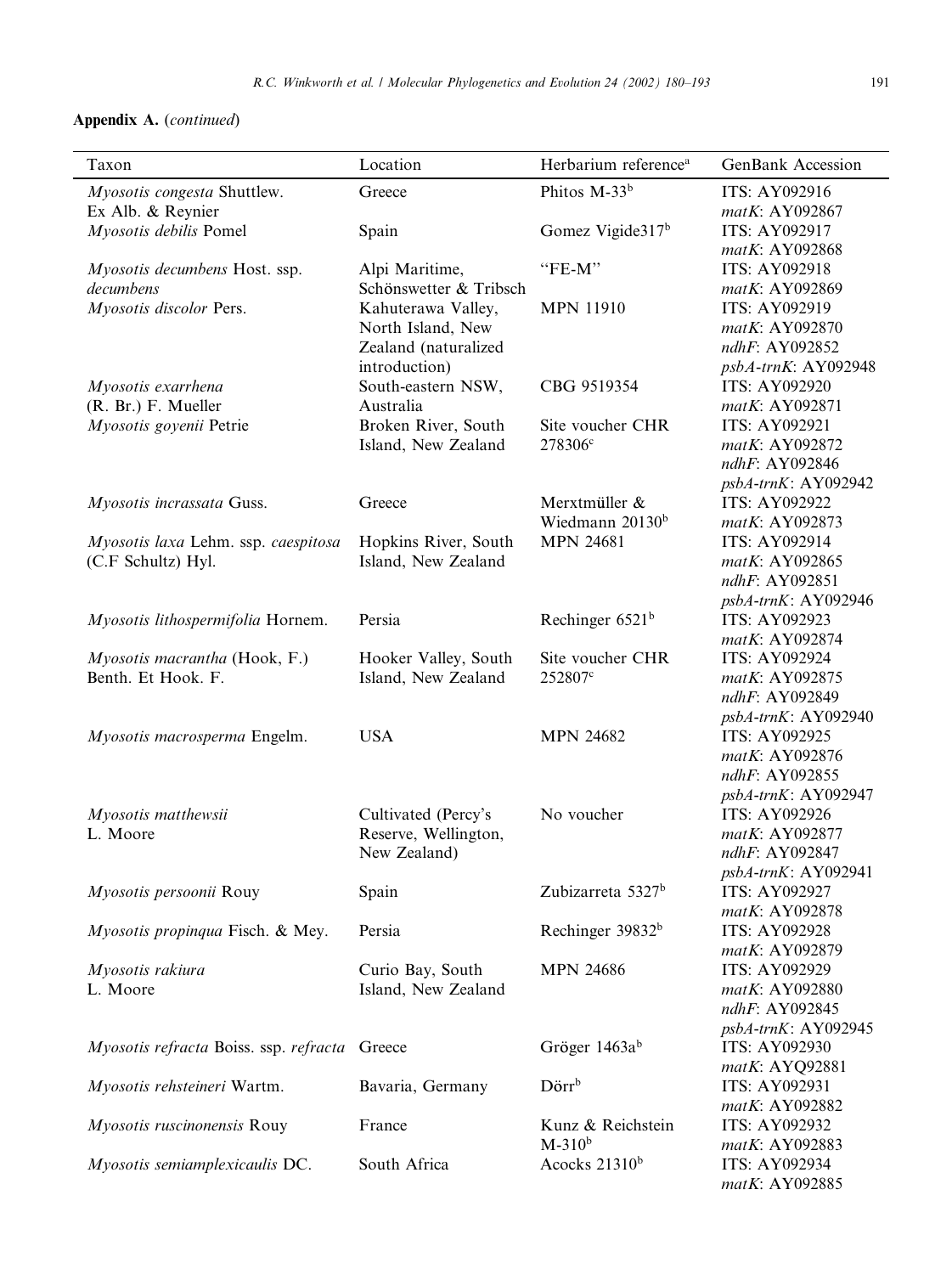# Appendix A. (continued)

| Taxon                                                                        | Location                                                                                            | Herbarium reference <sup>a</sup>              | <b>GenBank Accession</b>                                                                                       |
|------------------------------------------------------------------------------|-----------------------------------------------------------------------------------------------------|-----------------------------------------------|----------------------------------------------------------------------------------------------------------------|
| Myosotis stricta Link<br>Myosotis sylvatica Ehr. ex Hoffm.<br>ssp. Sylvatica | Bavaria, Germany<br>Palmerston North,<br>North Island New<br>Zealand (naturalized<br>introduction), | Förther 7895 <sup>b</sup><br><b>MPN 24687</b> | matK: AY092886<br><b>ITS: AY092935</b><br><i>matK</i> : AY092887<br>ndhF: $AY092850$<br>$psbA-trnK$ : AY092950 |
| <i>Myosotis uniflora</i> Hook. f.                                            | Hopkins River, South<br>Island, New Zealand                                                         | <b>MPN 24688</b>                              |                                                                                                                |
| <i>Myosotis verna</i> Nutt.                                                  | <b>USA</b>                                                                                          | Taylor 3489 <sup>b</sup>                      | <b>ITS: AY092936</b><br>$matK:$ AY092888                                                                       |
| <i>Myosotis vestergrenii</i> Stroh                                           | Ethiopia                                                                                            | MO 3808817                                    | <b>ITS: AY092937</b><br>$matK:$ AY092889                                                                       |
| Plagiobothrys albiflorus (Griseb.)<br>R.L. Pérez-Mor.                        | Paso Cardenal Samore,<br>Argentina                                                                  | <b>MPN 24689</b>                              | <b>ITS: AY092899</b><br><i>matK</i> : AY092896<br>ndhF: AY092891<br>$psbA-trnK$ : AY092953                     |
| Symphytum $\times$ uplandicum<br>Nyman                                       | Wellington, North<br>Island, New Zealand<br>(naturalized<br>introduction)                           | <b>MPN 24690</b>                              | <b>ITS: AY092903</b><br>matK: AY092897                                                                         |

<sup>a</sup> Herbarium codes. CBG—Australian National Botanic Gardens, Canberra, ACT, Australia; CHR—Landcare Research New Zealand, Christchurch, New Zealand; MO—Missouri Botanical Garden, Saint Louis, Missouri, USA; MPN—Massey University, Palmerston North, New Zealand. b Herbanum accession lodged at the Staatsherbarium München [MSB].

 $\rm^c$  Due to the small size of these populations or rarity of the species in general no voucher was taken for this study. However, these populations are represented by herbarium collections made by previous workers.

#### References

- Al-Shehbaz, I.A., 1991. The genera of Boraginaceae in the Southeastern United States. J. Arnold Arboretum, Suppl. Ser. 1, 1–169.
- Bresinsky, A., 1963. Bau, Entwicklungsgeschicte und Inhaltsstoffe der Elaisomen. Bibliot. Bot. 126, 54 pp..
- de Candolle, A.P., 1846. Boragineae. Prodromos 10, 105–116.
- Carlquist, S., 1996. Plant dispersal and the origin of Pacific island floras. In: Keast, A., Miller, S.E. (Eds.), The Origin and Evolution of Pacific Island Biotas, New Guinea to Eastern Polynesia: Patterns and Processes. SPB Academic Publishing, pp. 153–164.
- Comes, H.P., Kadereit, J.W., 1998. The effects of Quaternary climatic changes on plant distribution and evolution. Trends Plant Sci. 3, 432–438.
- Cunningham, C.W., 1997. Can three incongruence tests predict when data should be combined? Mol. Biol. Evol. 14, 733–740.
- Donoghue, M.J., Cantino, P.D., 1988. Paraphyly, ancestors, and the goals of taxonomy: a botanical defence of cladism. Botanical Rev. 54, 107–128.
- Doyle, J.J., Doyle, J.L., 1990. Isolation of plant DNA from fresh tissue. Focus 12, 13–15.
- Druce, A.P., 1993. Indigenous higher plants of New Zealand, Unpublished checklist, Landcare Research, Lower Hutt.
- Fleming, C.A., 1962. New Zealand biogeography—a paleontologists approach. Tuatara 10, 53–104.
- Fleming, C.A., 1979. The geological history of New Zealand and its life. Auckland University Press, New Zealand.
- Godley, E.J., 1967. Widely distributed species, land bridges, and continental drift. Nature 214, 74–75.
- Goldman, N., Anderson, J.P., Rodrigo, A.G., 2000. Likelihoodbased tests of topologies in phylogenetics. Syst. Biol. 49, 652– 670.
- Grau, J., Leins, P., 1968. Pollenkorntypen und Sektionsgliderung der Gattung Myosotis L. Berichte der Dt. Bot. Gesellschaft 81, 107–117.
- Grau, J., Schwab, A., 1982. Mikromerkmale der blüte zur gliederung der Gattung Myosotis. Mitt. Bot. München 18, 9–58.
- Heywood, V., 1993. Flowering plants of the world. B T Batsford Ltd, London.
- Huelsenbeck, J.R., Bull, J.J., Cunningham, C.W., 1996. Combining data in phylogenetic analysis. Trends Ecol. Evol. 11, 152–157.
- Huson, D.H., 1998. SplitsTree: analysing and visualising evolutionary data. Bioinformatics 14, 68–73.
- Lee, D.E., Lee, W.G., Mortimer, N., 2001. Where and why have all the flowers gone? Depletion and turnover in the New Zealand Cenozoic angiosperm flora in relation to palaeogeography and climate. Aust. J. Botany 49, 341–356.
- Lockhart, P.J., Cameron, S.A., 2001. Trees for bees. Trends Ecol. Evol. 16, 84–88.
- Kishino, H., Hasegawa, M., 1989. Evaluation of the maximum likelihood estimate of the evolutionary tree topologies from DNA sequence data, and the branching order of Hominiodea. J. Mol. Evol. 29, 170–179.
- Mildenhall, D.C., 1981. New Zealand late cretaceous and cenozoic plant biogeography: a contribution. Paleogeo., Paleoclim., Paleoecol. 31, 197–233.
- Michevich, M.F., Farris, J.S., 1981. The implications of congruence in Menidia. Syst. Zool. 30, 351–370.
- McPhail, M.K., 1997. Comment on M. Pole (1994) The New Zealand flora-entirely long distance dispersal? J. Biogeogr. 21, 625–635, J. Biogeogr. 24, 113–117.
- Moore, L.B., 1961. Boraginaceae. In: Allan, H.H. (Ed.), Flora of New Zealand, vol. I. Government Printer, Wellington, pp. 806–833.
- Moore, L.B., Simpson, M., 1973. A new Myosotis from north-west Nelson. N. Z. J. Botany 11, 163–170.